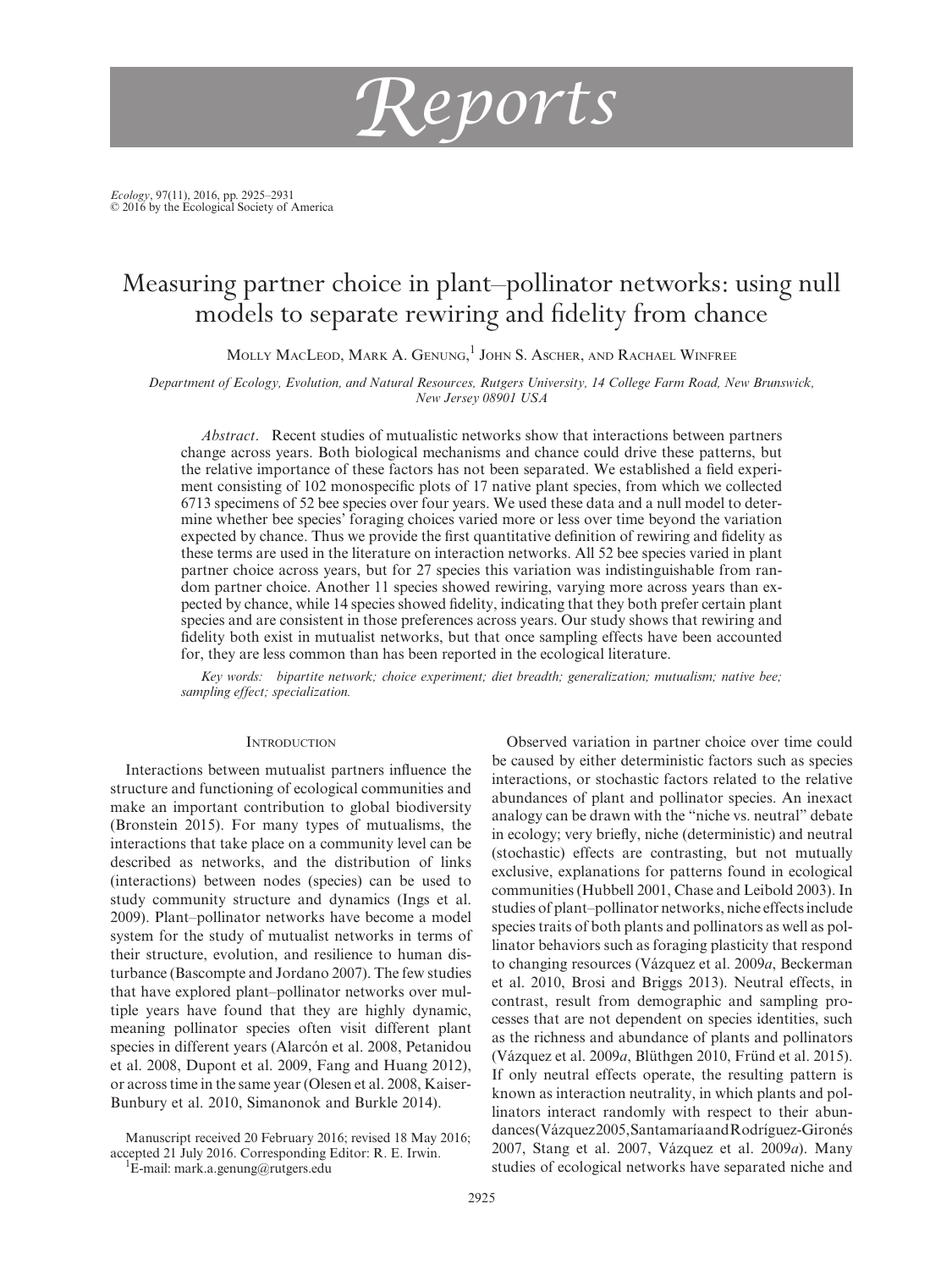neutral effects as drivers of various interaction patterns between plants and pollinators (e.g., Santamaría and Rodríguez-Gironés 2007, Stang et al. 2007, Vázquez et al. 2009*b*).

However, a similarly rigorous analysis of variation in partner choice over time is lacking, and existing terminology does not properly differentiate niche and neutral effects. The term "rewiring" is used to mean the ability of pollinator species to change its foraging preferences over time, presumably in an adaptive way, i.e., as a niche effect (Kaiser-Bunbury et al. 2010). However, rewiring has been previously defined to occur when both members of a plant-pollinator species pair are present from year to year, but do not interact every year (Alarcón et al. 2008, Petanidou et al. 2008, Dupont et al. 2009, Kaiser-Bunbury et al. 2010, Olesen et al. 2011, Carstensen et al. 2014), an outcome that includes both niche and neutral effects. In particular, previous definitions of rewiring do not account for how yearly shifts in the abundance of plants and pollinators affect the probability of detecting an interaction in each year.

Similarly, the term "fidelity" has been used in multiple ways in the literature, and lacks a quantitative, statistically testable definition. Fidelity can mean consistent choice of partner(s) over space ("partner fidelity"; Trøjelsgaard et al. 2015), the tendency of individual bees to repeatedly visit the same plant species over short time scales ("floral fidelity"; Brosi and Briggs 2013), or the proportion of pollen on a bee's body that originates from a given plant ("pollen fidelity"; Forup et al. 2008, Burkle et al. 2013). In all cases, fidelity would result from niche effects. However, these previous definitions of fidelity have not accounted for how variable abundance of plants or pollinators could influence the patterns observed. Thus previous definitions allow fidelity to result from a combination of niche and neutral effects.

Here we use a four-year field experiment along with a null model to separate the biological phenomena of rewiring and fidelity from random partner choice. Specifically, we define rewiring as changes in pollinator species' partner choice over time that are greater than those predicted by a null model that assumes random interactions between plant and pollinator species within each year, conditioned on the relative abundance of each plant and pollinator species in each year. In the broad sense, this definition is consistent with previous work defining rewiring as coexisting species forming new interactions over time (Dupont et al. 2009, Kaiser-Bunbury et al. 2010, Olesen et al. 2011, Carstensen et al. 2014). However, we differ from most of the previous literature by defining rewiring in terms of the frequency of interactions between pairs of plants and pollinators, rather than simply the presence of an interaction. This definition has two strengths. First, it recognizes the important role of sampling limitations as drivers of observed network structure (Vázquez et al. 2009*a*, Blüthgen 2010). Specifically, observing turnover in interactions between rare plant and pollinator species has limited value because

these changes could reasonably be due to chance. Second, definitions based on the presence of interactions would not capture the fact that pollinators can change their foraging behavior significantly even without forming new links or losing old links. In other words, a pollinator species' preference for a plant species is a continuum, and the loss of an interaction is the endpoint of a continuum.

We define fidelity (more specifically, "interaction fidelity") as changes in pollinator species' preferences over time that are less than those changes predicted by a null model, again as conditioned by relative abundances in each year. Thus, fidelity operates at the species level, which is appropriate within the context of bipartite networks, within which species are nodes. This species-level definition is broader than previous, individual-level, definitions that have focused on the sequence of plant species visited by an individual pollinator, or on pollen transfer (Forup et al. 2008, Brosi and Briggs 2013, Burkle et al. 2013). Our definition of fidelity requires both preference, meaning individual of a given bee species prefer the same host plants within years, and low change in preference over time. Thus, as for other definitions, under our definition, bees with high fidelity should be superior pollen vectors, but in our case, we have the additional and stronger requirement that preference is consistent across most individuals of a species.

Our plant–pollinator network data came from a field experiment in which we established a native plant community with a perfectly even species abundance distribution (on a per-area basis) and maintained this consistently across four years. This experimental design removes variation in partner choice driven by variation in plant abundance; such variation is ubiquitous in natural networks and makes it difficult to measure partner choice in non-experimental systems an unbiased way. Specifically, we answer the following questions: (1) Do bee species show significant rewiring (variation in partner choice) over time? (2) Do bee species show significant fidelity (consistency in partner choice) over time? (3) How does a bee species' abundance affect our ability to detect rewiring or fidelity?

#### Materials and Methods

#### *The field experiment*

In the fall of 2009, we established an experimental array of 20 native, perennial, plant species (of which 17 survived all four years and were used in our analyses; for plant species names, see Data S1) located in a former old field in southern New Jersey, USA (39.1237° N, 74.7814° W). Our experiment was a randomized block of 120 plots in a 20  $\times$  6 grid. Each plot had an area of 1 m<sup>2</sup>, initially included nine mature plants, and was separated from its neighbors by 3 m (Appendix S1: Fig. S1). Thus, the total experiment covered an area of 77 m by 21 m. Given that the bee species in our study forage over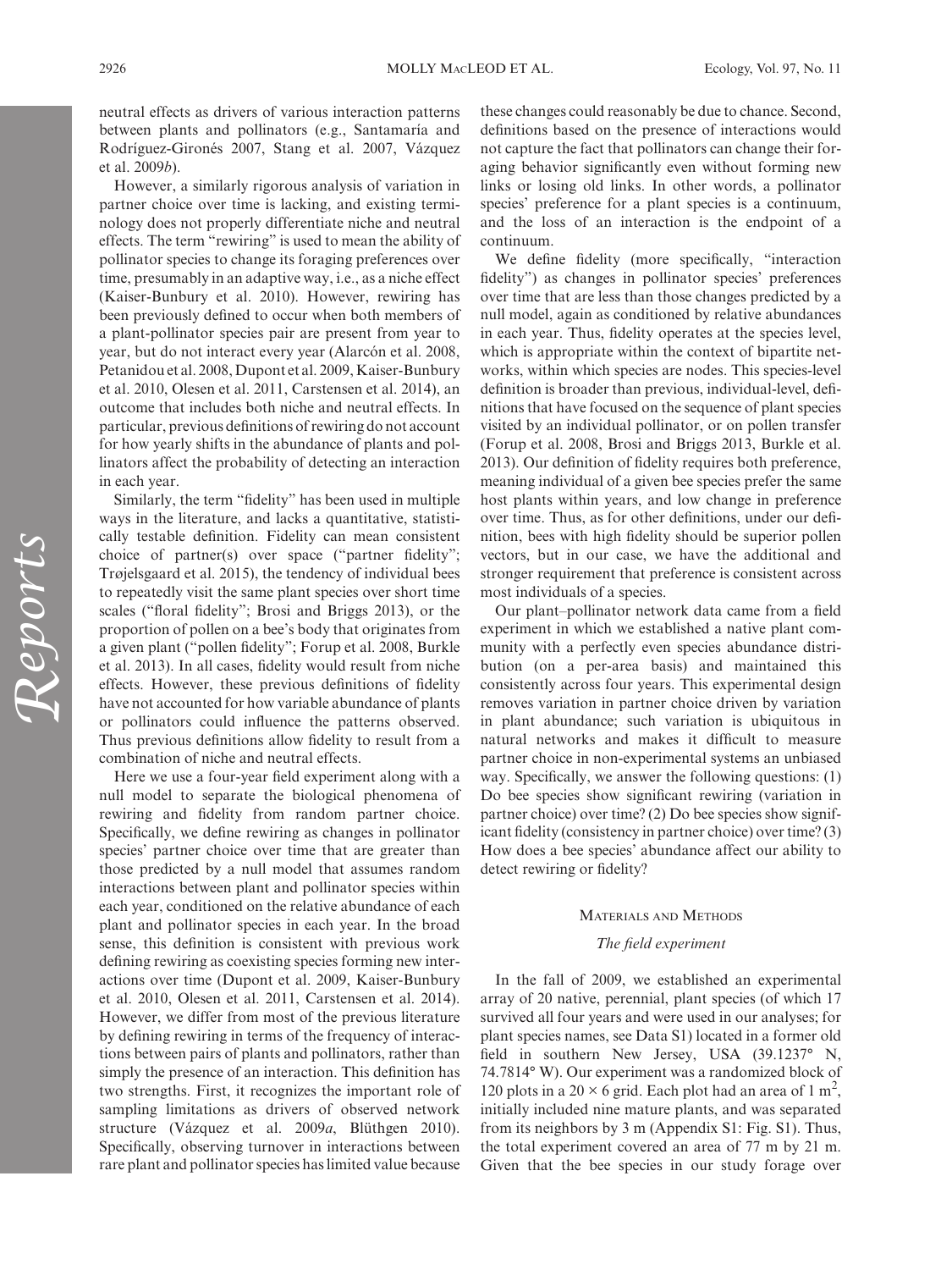distances of 100 to 10,000 m (Greenleaf et al. 2007) and our entire experimental array was  $21 \times 77$  m, our design creates a choice experiment for foraging bees. In preliminary analyses of the complete data set, we found no evidence of edge effects, and no evidence of spatial autocorrelation in pollinator visitation across plots.

We hereafter use the term "even species abundance distribution" for our experimental plant community because we standardized the total area covered by each monospecific plot to  $1 \text{ m}^2$  both within and across years. All plots were originally planted with nine individual plants, and at the start of each year's experiment, we replaced any over-winter losses such that every plot always had at least nine plants, but did not grow outside of the  $1-m^2$  area. Thus each plant species developed as per its own habit, with some species spreading more within their plots and/ or producing more flowers than others. We considered these traits to be a characteristic of the plant species and to be one possible factor influencing bees' foraging preferences.

Our data collection proceeded as follows. From May to September in each of 2010–2013, we netted all flowervisiting bees (for pollen, nectar, or both) to each of the 102 plots on three separate days during the peak bloom of that plot. In order to capture bee species that forage at different times of day, plots were netted twice on each day, for 10 min in the morning  $(08:00-12:00)$  and 10 min in the afternoon (12:00–17:00). Within a single day, the order of plot sampling was randomized. We limited data collection to times when weather was sunny or partly cloudy, temperatures ≥16°C, and mean wind speed was  $\leq$ 3 m/s, with rare exceptions (fewer than 1% of sampling events occurred at greater wind speeds). All bee specimens were fully curated, assigned unique specimen identifier (USI) codes, and identified to species level by two professional taxonomists (J. S. Ascher and Jason Gibbs).

#### *Null models for rewiring and fidelity*

The purpose of our null modeling approach is to evaluate whether each bee species shows rewiring (change in partner choice over time), fidelity (consistency in partner choice over time), or neither. Our null model begins with the year by plant  $(Y \times P)$  matrix for each bee species, with plant species in rows and years in columns, and cell values that represent the number of individuals of that bee species that were collected from each of the 17 plant species in our field experiment in each year. From this empirical matrix, we generated randomly resampled null matrices while maintaining yearly abundances of the given bee species, which prevents our null model from confounding changes in bee abundance with changes in partner choice. This restriction was accomplished using function permatfull with fixedmar="column" in package vegan (Oksanen et al. 2015, R Core Team 2015), which takes all of the interactions within a given column of the  $Y \times P$  matrix, and randomly assigns each interaction across plant species (rows). This maintains each bee species' temporal variation in abundance while removing any preference for particular plant species. We repeated the resampling process 1000 times, yielding 1000 "null"  $Y \times P$  matrices for each bee species. We assume that all bee species could have interacted with all plant species, because the bee species we analyze have long flight seasons that should extend throughout our entire study period and because we do not have any independent data (i.e., records of our study bee species at our site that were not collected from our study plants) that would allow us to truncate bees' flight seasons in an unbiased way. However, an alternate null model would permit bees to be randomly assigned to plant species only if they had been collected in our study during the peak bloom of that plant. We applied the alternate null model to our data and found it produced similar results (Appendix S2).

We next determined, separately for each bee species, the year-to-year dissimilarity in plant species visited. Specifically, for each bee species, we calculated the mean Morisita-Horn dissimilarity (Horn 1966) in the plant community visited for all possible pairwise comparisons of years. In further analyses, we used the mean value of the index across all 1000 iterations, and 95% confidence intervals were found using the 2.5 and 97.5 percentile values from the 1000 iterations.

We chose the Morisita-Horn index because it matches our definition that fidelity requires both significant preference within years and little to no change in preference over time. Morisita-Horn dissimilarity is ideal because it allows us to ask: For any bee species, what is the chance that two flower visits, drawn from different years, would be to the same plant? When this probability is high, Morisita-Horn dissimilarity is low and represents fidelity. When this probability is low, dissimilarity is high and represents rewiring.

## *Comparing empirical results to the null model*

For each bee species, we compared the empirical result to the null model's 95% confidence interval. An empirical result above the null confidence interval indicates rewiring. An empirical result beneath the null confidence interval indicates fidelity. Lastly, we visualized the extent to which rewiring or fidelity occurs more or less frequently among common or rare species by plotting how much the empirical data deviated from null expectation, as a function of the number of individuals collected per species. Descriptions of pollinator species as common or rare are based on visitation rates, which are the abundance metric to which sampling effects would apply in our study, rather than on background abundance, which we did not measure.

#### **RESULTS**

In our four-year field experiment we completed 2,448 separate per-plot collection events totaling 409 h, and collected 6,713 individual bees of 52 species that were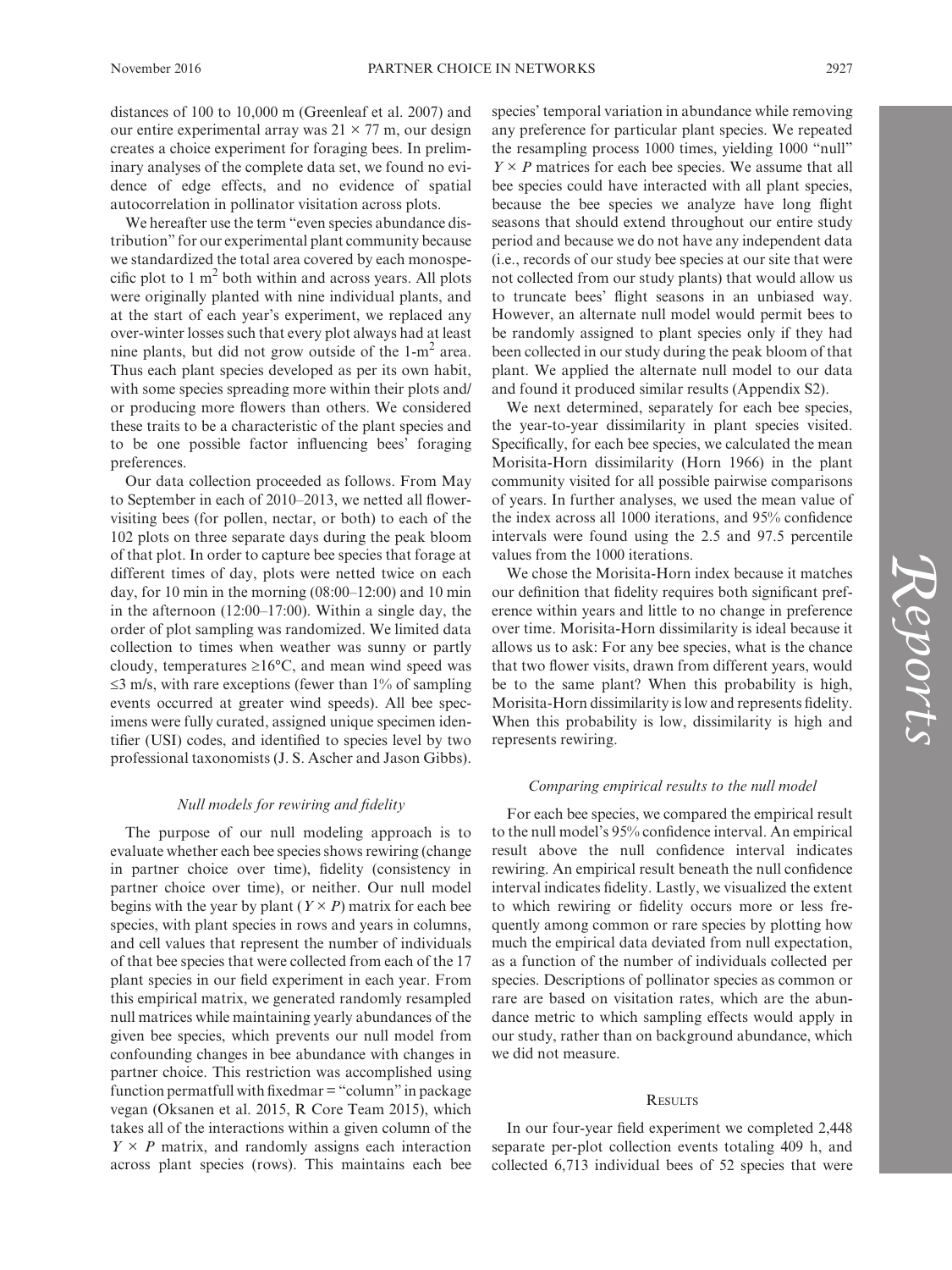

Fig. 1. (a) Results of null model analysis of field data for 52 bee species, ranked in increasing order of overall (across-year) abundance on the *x*-axis. The shaded area is bounded by each bee species' empirical across-year change in preference, subtracted from either the upper or lower bound of the null model 95% confidence intervals for across-year changes in preference. Across-year changes in preference were measured as mean Morisita-Horn dissimilarity across all pairwise comparisons of years. The points show how much each species diverged from the mean Morisita-Horn dissimilarity produced by the null model (observed − expected). Thus points in the shaded area indicate no difference from random (open circles), points below the shaded area indicate fidelity (solid triangles), and points above the shaded area indicate rewiring (solid diamonds). CI are jagged because each null model was based on the data for a particular bee species. (b) Expected dissimilarity produced by the null model alone (observed values are not plotted), which assumes that bees visit plant species at random in each year. Points represent the mean, and error bars the 95% confidence interval, of the across-year Morisita-Horn dissimilarity in the plant species visited by each bee species. Bee species are ordered on the *x*-axis by increasing abundance, as for Fig. 1a. Expected dissimilarity tends to decline, and confidence intervals decrease in size, with increasing abundance, resulting in greater power to detect nonrandom changes in preference across years.

usable in our analyses (we were unable to use an additional 25 species that were observed in only one year).

*1. Do bee species show significant rewiring (variation in partner choice) over time?—*For 27 of 52 bee species, this variation was not significantly different from what would be expected by chance. In contrast, 11 species rewired, meaning that they varied more across years than what would be expected by chance (Fig. 1a).

*2. Do bee species show significant fidelity (consistency in partner choice) over time?—*Fourteen species showed significant fidelity over time, indicating that they both have strong preferences and that those preferences do not vary significantly across years (Fig. 1a).

*3. How does a species' abundance affect our ability to detect rewiring or fidelity?—*Rewiring is easier to detect at large sample sizes, and fidelity at small to moderate sample sizes, for reasons related to both the CI and the mean produced by the null model. Rewiring is impossible to detect for many species with small sample sizes (<20 specimens collected), because the CI include 1 (Fig. 1b). The null model predicts high mean dissimilarity and large CI in this situation because it distributes a small number of individuals randomly across all 17 plant species in each year, thereby creating "communities" of visited plants that vary both within and between years. As sample size increases, the null communities become more similar both across iterations within a year, leading to a smaller CI, and between years, leading to both a smaller mean dissimilarity and a smaller CI. Both trends make rewiring easier to detect, as indicated visually by increasing white space above the CI as one moves from left to right in Fig. 1b. Using simulated data we show that our null model detects rewiring (Appendix S3: Fig. S1) as expected.

Conversely, fidelity is easier to detect when sample sizes are small to moderate, and becomes more difficult to detect when sample sizes are large. This is indicated visually by the decreasing white space below the CI as one moves from left to right in Fig. 1b. Unlike the case for rewiring, for fidelity the trends in the mean and CI as abundance increases produce opposing effects: the smaller CI make detection easier, but the smaller mean makes detection harder. The net effect, though, is that as sample size increases it becomes harder to discriminate fidelity, which means greater-than-expected similarity in the visited plant community across years, from the null expectation, because the null converges on highly similar plant communities representing equal visitation to each plant species in each year. However, because the null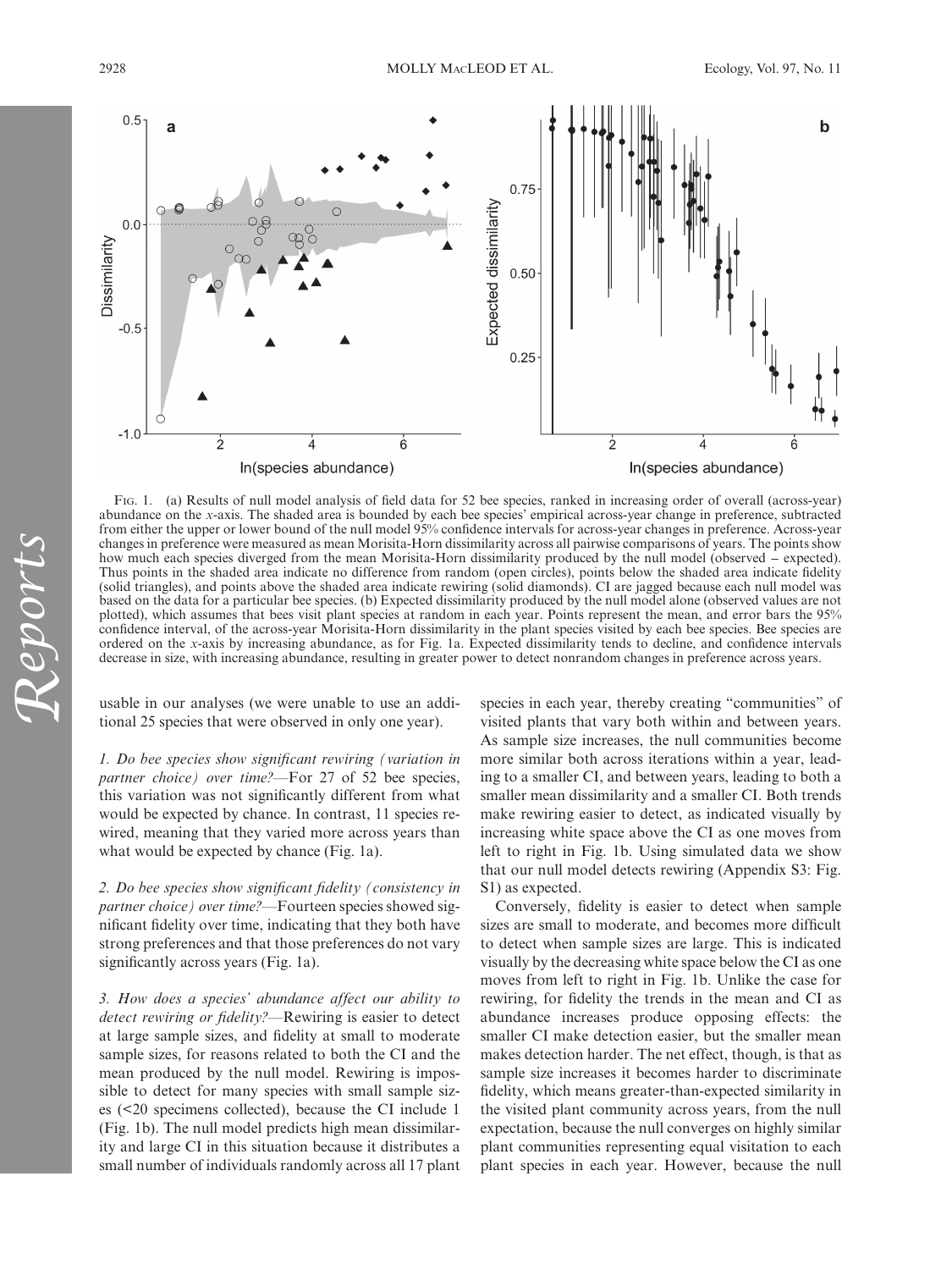model is based on Morisita-Horn dissimilarity, fidelity is still detectable at large sample sizes, because it includes a component of specialization in addition to the component of consistency across years. A bee species that consistently prefers a smaller number of plant species will show statistically significant fidelity as compared with the null that assumes consistent but equal preference for all plant species (Appendix S4).

## **DISCUSSION**

Previous studies of temporal variation in pollination networks have found that many pollinator species, including bees, rewire, or change partners over time (Alarcón et al. 2008, Olesen et al. 2008, Petanidou et al. 2008, Dupont et al. 2009, Trøjelsgaard et al. 2015). However, previous work has accounted for neither the species abundance distributions of the plants and pollinators, nor how these abundances change over time, and therefore confounds neutral (stochastic) changes in partner choice with biologically driven rewiring. Here, we controlled the plant species-abundance distribution experimentally, and used a null model to account for changes in the pollinator species-abundance distribution over time. We found that pollinator species that were rare in our study change partners frequently, as reported in the literature, but in contrast to previous work, we also determine that these changes are largely expected by chance due to poor sampling and/or low abundance of those rare species. In contrast, most common bee species showed significant rewiring, in that their plant preferences varied more over the four years of the experiment than would be expected by chance (Fig. 1a). At the same time, many bee species, including both rare and highly abundant species, varied less in partner choice across time than expected, which is evidence of fidelity. However, in contrast with previous studies which tend to find that rare species either have high fidelity (are "specialists") or rewire frequently, our null model revealed that most rare species' preferences were not separable from chance.

Several features of our study make it a particularly robust test of the rewiring and fidelity concepts. First, because our experimental design controlled year-to-year variation in plant relative abundance, and the phenologies of plant species were relatively constant across years, we were able to isolate the pollinators' choice of plant species, rather than variation in the identity and abundance of flowering species available, in our empirical measurement of both rewiring and fidelity. Second, any changes in how pollinators forage as a function of plant abundance (Dauber et al. 2010) is also controlled by our standardization of the relative abundance (per-plot area) across plant species. While it is possible to use statistical methods to account for the different abundances across plant species that result from sampling non-experimental communities (Dorado et al. 2011, Chacoff et al. 2012), these corrections are still uncertain because pollinators may respond non-linearly to plant abundance.

It is consistent with bee biology that we found multiple bee species that showed fidelity, or preference for particular plant species that is consistent over time. Many bee species are known to prefer particular types or families of plants, even though only a small percentage of bee species in temperate biomes such as ours specialize exclusively on the pollen of one to a few plant species (oligolecty; Minckley and Roulston 2006). In our study, only one of the 14 species showing fidelity is a known oligolectic: *Melissodes subillata* is a pollen specialist on plants in the Asteraceae family and in our study consistently preferred *Rudbeckia hirta*. Three more species that showed fidelity, *Bombus pensylvanicus*, *Hoplitis pilosifrons*, and *Nomada articulata*, are not oligolectic but are well known to prefer particular types of plants.

Ecologically, it is not surprising to find that several species rewire, or change their floral preferences over time, even after accounting for sampling effects. Bees should be selected to forage adaptively on the changing floral resources available to them. At the seasonal scale, within years, it is well known that species with long flight seasons will need to forage on different plant species as each species blooms (Menz et al. 2011), even if individual bees display some level of short-term foraging specialization, or floral fidelity (Brosi and Briggs 2013). Even bee species that are oligolectic, defined as female bees' restriction to collecting and provisioning larvae with pollen from only one or a few plant taxa (Williams et al. 2010, Roulston and Goodell 2011), could have annual variation in preferences for nectar source plants.

The ecologically driven rewiring that we detected could be caused by multiple factors related to plant species attractiveness, phenology, and/or bee foraging behavior. First, even though our study design standardized area per plant species across years, a plant species might vary across years in the number of flowers it produces, due to plant age, or to site or weather conditions (Aizen et al. 2006), and floral abundance is a primary factor in determining factor in pollinator visitation patterns (Potts et al. 2003, Veddeler et al. 2006). Second, and for similar reasons, plants might vary across years in the amount of nectar or pollen they produce (Aizen et al. 2006). Third, most bee species forage over areas of many hectares (Greenleaf et al. 2007) and thus the attractiveness of any one plant species is evaluated relative to the alternative resources available, which are also fluctuating. We did not collect data on predatory, parasitic, or competitive interactions. However, given that floral resources are likely more limiting to bee communities than other factors (Roulston and Goodell 2011), we expect that variation in plant attractiveness over time, including attractiveness relative to the background availability of other foraging resources, is tracked by bees (Pyke et al. 1977, Pleasants 1981, Potts et al. 2003, Roulston and Goodell 2011) and observed by researchers as changing preferences over time.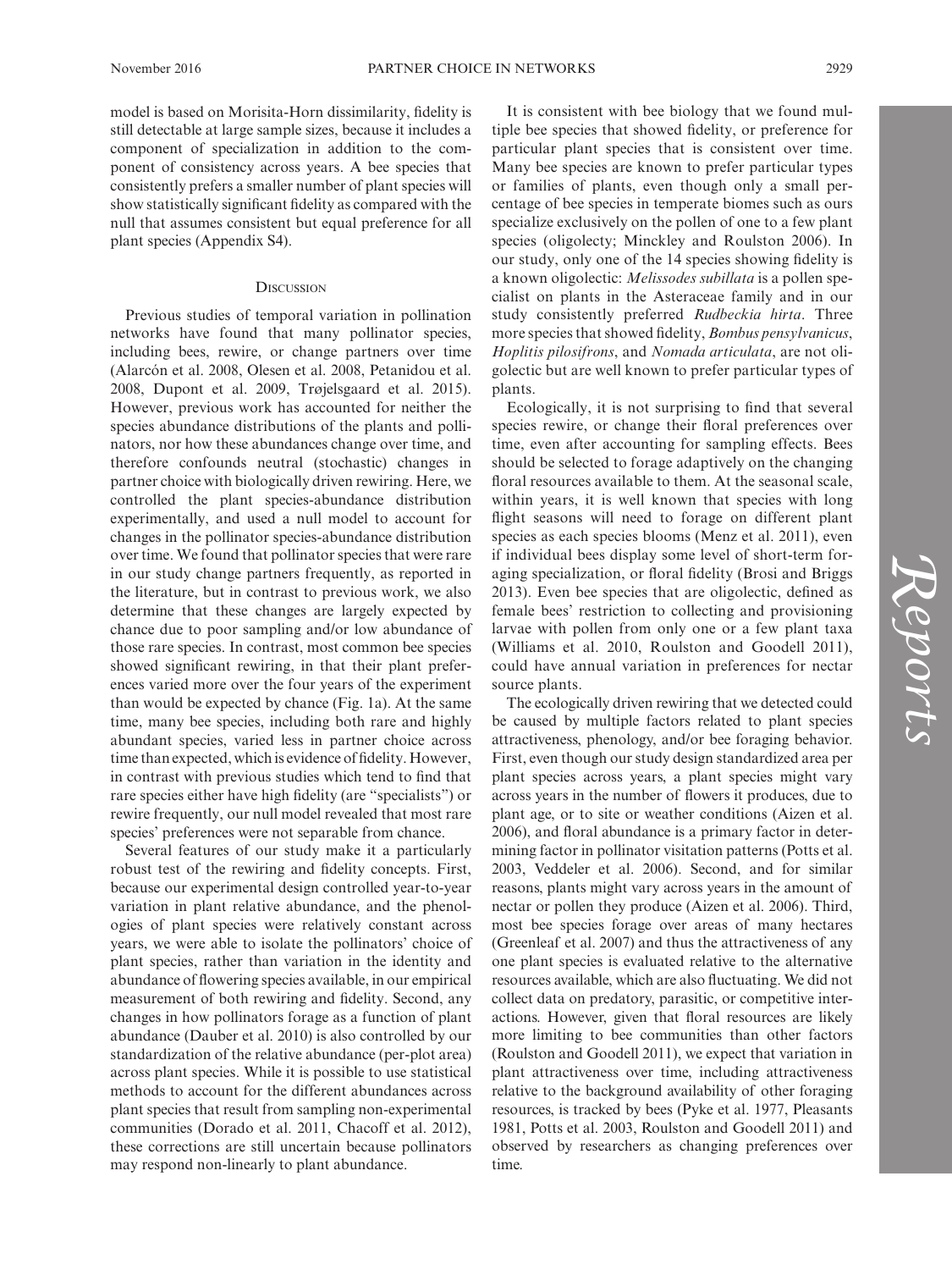#### **ACKNOWLEDGMENTS**

M. MacLeod thanks the U.S. Environmental Protection Agency (EPA) STAR Graduate Fellowship, Rutgers University, and the Garden Club of America for funding. We thank the staff of the Natural Resources Conservation Service (NRCS) Cape May Plant Materials Center for site access and assistance with plot setup and maintenance. We thank Maria Van Dyke, Jolie Dollar, Samantha Hauser, Chava Weitzman, Kayla Collins, Jasmeet Bawa, and Kurtis Himmler for field and lab help, and Michael E. Roswell for his insights regarding our null models. We thank Jason Gibbs for his assistance with bee species identification. M. MacLeod and M. A. Genung contributed equally to this work.

#### LITERATURE CITED

- Aizen, M. A., D. P. Vazquez, L. Harder, and S. Barrett. 2006. Flower performance in human-altered habitats. Ecology and Evolution of Flowers:159–179.
- Alarcón, R., N. M. Waser, and J. Ollerton. 2008. Year-to-year variation in the topology of a plant–pollinator interaction network. Oikos 117:1796–1807.
- Bascompte, J., and P. Jordano. 2007. Plant–animal mutualistic networks: the architecture of biodiversity. Annual Review of Ecology, Evolution, and Systematics 37:567–593.
- Beckerman, A., O. L. Petchey, and P. J. Morin. 2010. Adaptive foragers and community ecology: linking individuals to communities and ecosystems. Functional Ecology 24:1–6.
- Blüthgen, N. 2010. Why network analysis is often disconnected from community ecology: a critique and an ecologist's guide. Basic and Applied Ecology 11:185–195.
- Bronstein, J. 2015. Mutualism. Oxford University Press, Oxford, UK.
- Brosi, B. J., and H. M. Briggs. 2013. Single pollinator species losses reduce floral fidelity and plant reproductive function. Proceedings of the National Academy of Sciences USA 110:13044–13048.
- Burkle, L. A., J. C. Marlin, and T. M. Knight. 2013. Plant–pollinator interactions over 120 years: loss of species, cooccurrence, and function. Science 339:1611–1615.
- Carstensen, D. W., M. Sabatino, K. Trøjelsgaard, and L. P. C. Morellato. 2014. Beta diversity of plant-pollinator networks and the spatial turnover of pairwise interactions. PLoS ONE 9:e112903.
- Chacoff, N. P., D. P. Vazquez, S. B. Lomascolo, E. L. Stevani, J. Dorado, and B. Padron. 2012. Evaluating sampling completeness in a desert plant–pollinator network. Journal of Animal Ecology 81:190–200.
- Chase, J. M., and M. A. Leibold. 2003. Ecological niches: linking classical and contemporary approaches. University of Chicago Press, Chicago, Illinois, USA.
- Dauber, J., J. C. Biesmeijer, D. Gabriel, W. E. Kunin, E. Lamborn, B. Meyer, A. Nielsen, S. G. Potts, S. P. Roberts, and V. Sober. 2010. Effects of patch size and density on flower visitation and seed set of wild plants: a pan-European approach. Journal of Ecology 98:188–196.
- Dorado, J., D. P. Vázquez, E. L. Stevani, and N. P. Chacoff. 2011. Rareness and specialization in plant–pollinator networks. Ecology 92:19–25.
- Dupont, Y. L., B. Padrón, J. M. Olesen, and T. Petanidou. 2009. Spatio-temporal variation in the structure of pollination networks. Oikos 118:1261–1269.
- Fang, Q., and S.-Q. Huang. 2012. Relative stability of core groups in pollination networks in a biodiversity hotspot over four years. PLoS ONE 7:e32663.
- Forup, M. L., K. S. Henson, P. G. Craze, and J. Memmott. 2008. The restoration of ecological interactions: plant–pollinator

networks on ancient and restored heathlands. Journal of Applied Ecology 45:742–752.

- Fründ, J., K. S. McCann, and N. M. Williams. 2015. Sampling bias is a challenge for quantifying specialization and network structure: lessons from a quantitative niche model. Oikos  $125.502 - 513$
- Greenleaf, S. S., N. M. Williams, R. Winfree, and C. Kremen. 2007. Bee foraging ranges and their relationship to body size. Oecologia 153:589–596.
- Horn, H. S. 1966. Measurement of "overlap" in comparative ecological studies. American Naturalist 100:419–424.
- Hubbell, S. P. 2001. The unified neutral theory of biodiversity and biogeography (MPB-32). Princeton University Press, Princeton, New Jersey, USA.
- Ings, T. C., J. M. Montoya, J. Bascompte, N. Blüthgen, L. Brown, C. F. Dormann, F. Edwards, D. Figueroa, U. Jacob, and J. I. Jones. 2009. Review: ecological networks–beyond food webs. Journal of Animal Ecology 78:253–269.
- Kaiser-Bunbury, C. N., S. Muff, J. Memmott, C. B. Müller, and A. Caflisch. 2010. The robustness of pollination networks to the loss of species and interactions: a quantitative approach incorporating pollinator behaviour. Ecology Letters 13:442–452.
- Menz, M. H., R. D. Phillips, R. Winfree, C. Kremen, M. A. Aizen, S. D. Johnson, and K. W. Dixon. 2011. Reconnecting plants and pollinators: challenges in the restoration of pollination mutualisms. Trends in Plant Science 16:4–12.
- Minckley, R. L., and T. Roulston. 2006. Incidental mutualisms and pollen specialization among bees. Plant-pollinator interactions: from specialization to generalization. The University of Chicago Press, Chicago, Illinois, USA. Pages 69–98.
- Oksanen, J., F. G. Blanchet, R. Kindt, P. Legendre, P. R. Minchin, R. B. O'Hara, G. L. Simpson, P. Solymos, M. H. H. Stevens, and H. Wagner. 2015. vegan: Community Ecology Package.
- Olesen, J. M., J. Bascompte, H. Elberling, and P. Jordano. 2008. Temporal dynamics in a pollination network. Ecology 89: 1573–1582.
- Olesen, J. M., C. Stefanescu, and A. Traveset. 2011. Strong, long-term temporal dynamics of an ecological network. PLoS ONE 6:e26455.
- Petanidou, T., A. S. Kallimanis, J. Tzanopoulos, S. P. Sgardelis, and J. D. Pantis. 2008. Long-term observation of a pollination network: fluctuation in species and interactions, relative invariance of network structure and implications for estimates of specialization. Ecology Letters 11:564–575.
- Pleasants, J. M. 1981. Bumblebee response to variation in nectar availability. Ecology 62:1648–1661.
- Potts, S. G., B. Vulliamy, A. Dafni, G. Ne'eman, and P. Willmer. 2003. Linking bees and flowers: How do floral communities structure pollinator communities? Ecology 84:2628–2642.
- Pyke, G. H., H. R. Pulliam, and E. L. Charnov. 1977. Optimal foraging: a selective review of theory and tests. Quarterly Review of Biology 52:137–154.
- R Core Team. 2015. R: a language and environment for statistical computing. R Foundation for Statistical Computing, Vienna, Austria.
- Roulston, T. A. H., and K. Goodell. 2011. The role of resources and risks in regulating wild bee populations. Annual Review of Entomology 56:293–312.
- Santamaría, L., and M. A. Rodríguez-Gironés. 2007. Linkage rules for plant–pollinator networks: Trait complementarity or exploitation barriers? PLoS Biology 5:e31.
- Simanonok, M. P., and L. A. Burkle. 2014. Partitioning interaction turnover among alpine pollination networks: spatial, temporal, and environmental patterns. Ecosphere 5:1–17.